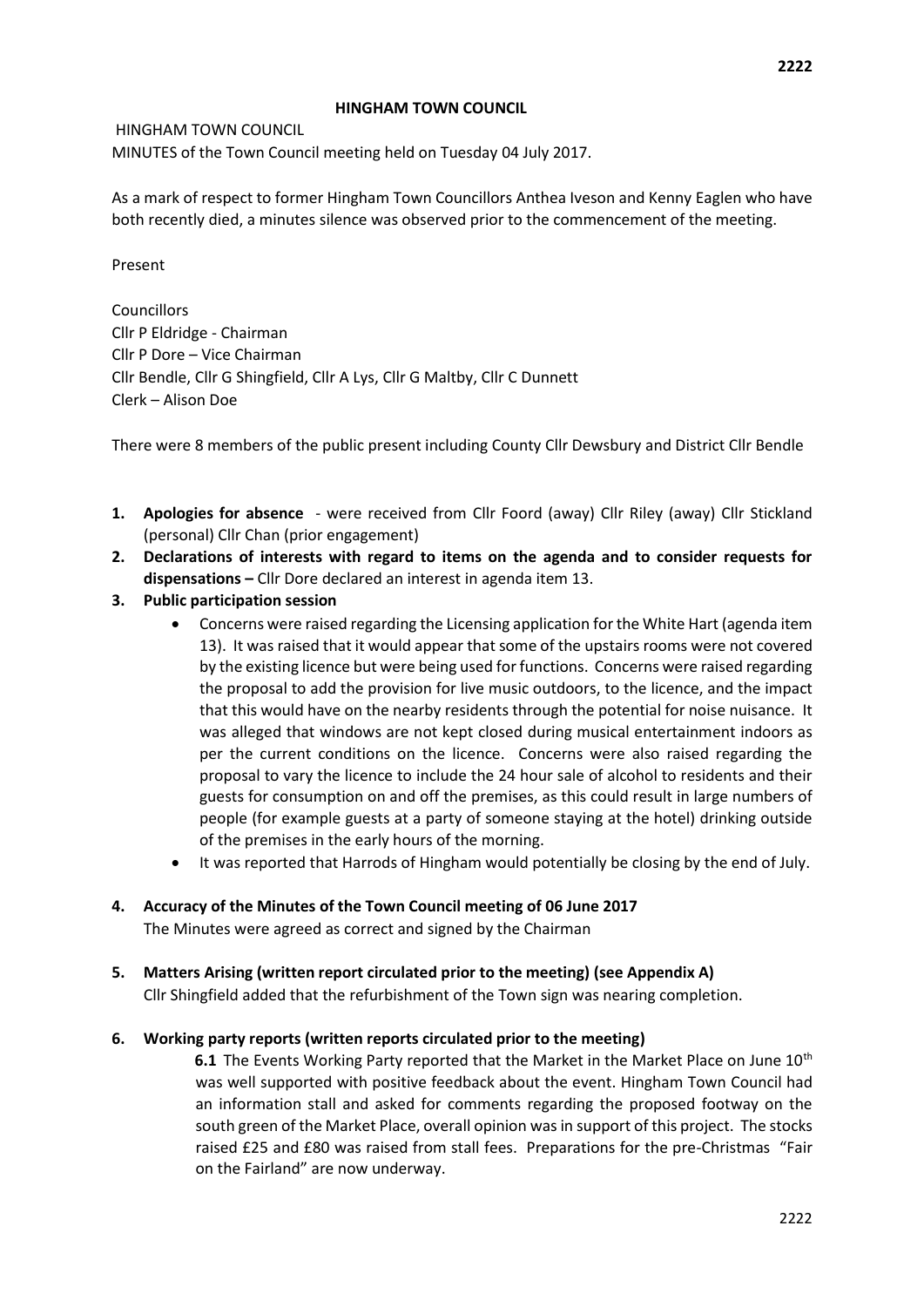**6.2** The Cemetery Working Party reported that there was some interest from residents in joining a Friends of Hingham Cemetery when opinion was canvassed at the June market. A previous cemetery report had suggested that the ferns should be removed from the eastern wall. It was agreed that the ferns should not be removed. The planting of the entrance bank had not been very successful as not many of the plants had survived, this will be re planted in autumn sourcing plants for free. It was reported that a memorial bench in the cemetery is now in an unstable condition, the family will need to be contacted regarding this.

Archdeacon permission for repairs to the churchyard walls, straightening of the leaning memorial stone and tree work is still awaited.

### **7. Reports from representatives on external bodies**

It was reported that the Norfolk Citizens Advice had not yet found a new Chief Executive.

### **8. Correspondence**

- **8.1 CPRE - CPRE Norfolk Campaign Alliance meeting – Broadland, South Norfolk and Norwich**
- **8.2 Norfolk County Council – Highway ranger visit to Hingham**
- **8.3 Norfolk County Council – Parish Partnership 2018/19**  (ideas to be bought to the September meeting for discussion)
- **8.4 South Norfolk Council – Review and evaluation of the effectiveness of the Council's Compliance and Enforcement Policy with respect to Planning**
- **8.5 Norfolk ALC Newsletters – 15th June 2017 and 21st June 2017**
- **8.6 Hazel Simmons Legal Officer - nplaw (Norfolk Public Law) -Notice Hingham : Proposed 20mph and 30mph Speed Limit Orders 2017 - PGA001 (Vf 53278)**  Concerns were raised regarding the speed of traffic on Attleborough Road by the cemetery. The Clerk advised that she had already brought this to the attention of Norfolk County Council who advised that there was no justification for reducing the speed limit – and reducing the speed limit that far out of the town would most likely result in speeding occurring further toward town.

#### **8.7 Norfolk Constabulary's Safer Community Awards**

# **8.8 Victor J Llewellyn – HGV use of Cadges Lane**

The Clerk advised that Norfolk County Council had responded saying that they would not be willing to place signs on Cadges Lane as they are trying to reduce signage on the roads and there is no budget for Traffic Regulation Orders (which could place a weight restriction on the road).

**8.9 South Norfolk Council – Keith Mitchell – Affordable Housing for sale – Hops Development**

**8.10 Janet Raybould –Chalfonts Café- request to place tables and chairs on the Market Place during summer weekends.**

This request was considered and the Council agreed not to permit the placing of tables and chairs on the Market Place green as the same opportunity could not be applied equally to all other businesses within the town who may request to do the same. It was suggested that the council could consider some more permanent seating/benches on the Market Place south green.

#### **8.11 Mr Pritchard – concerns regarding the licencing application for the White Hart**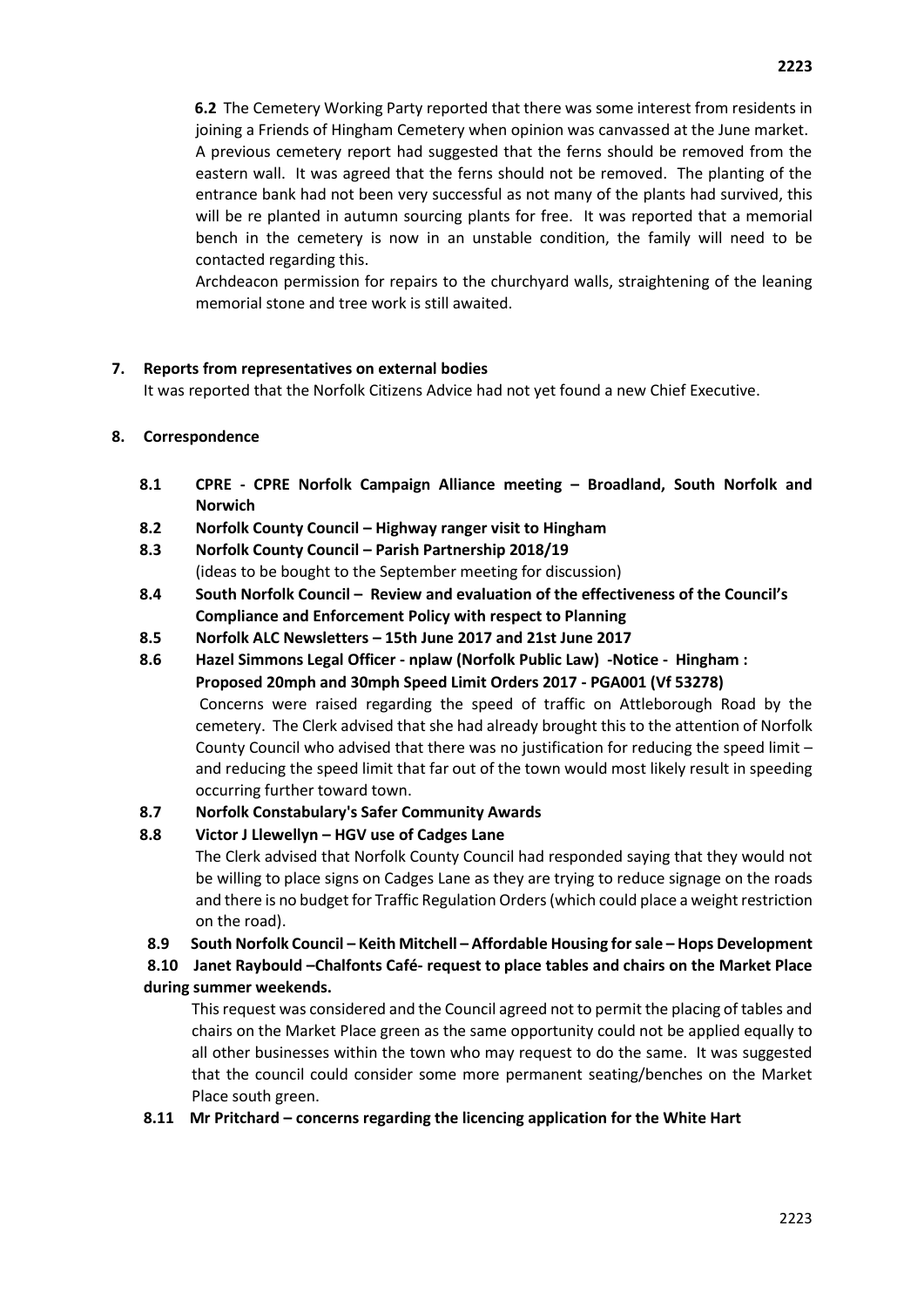Distrct Cllr Bendle wished to express her sincere condolences regarding the death of Anthea Iveson, they had been friends for many years. Anthea had been a great volunteer within Hingham and Norfolk and will be sorely missed.

Cllr Bendle reported that the flashing speed sign on Norwich Road (as part of the planning conditions for the Hops development) had been put in the wrong place, the pedestrian island would be installed very soon.

South Norfolk Council have applied for Platinum status in the Investors in People Award.

# **10. County Councillor's report**

County Cllr Dewsbury reported that Norfolk County Council has granted a 3 year contract to NorfolkALC to provide advice, support and information to Town and Parish Councils. It was also reported that the County Council are undergoing reorganisations to try to save money including considering things that could be devolved to Parish and Town Councils.

# **11. Planning Decisions**

- **11.1 2017/1131 - 5 Lonsdale Crescent Hingham Norfolk NR9 4ND Horse chestnut - reduce overhanging limbs into 32 Greenacre Road to 1.5m – Approved with conditions**
- **11.2 2017/1028 - 17 Bond Street Hingham NR9 4HA New front screen and roof on conservatory - Approved with conditions**
- **11.3 2017/0911 - Teats Barn Little Ellingham Road Hingham Norfolk NR9 4NE Variation of condition 2 of permission 2014/1578 (Conversion of barn to dwelling) alterations to elevations – Approved with conditions**
- **11.4 2017/0910 - Teats Barn Little Ellingham Road Hingham Norfolk NR9 4NE Variation of condition 1 of permission 2016/0611 -revision of external finish of store and carport - Approved with conditions**
- **11.5 2017/0484 - 27 Norwich Street Hingham NR9 4LJ Installation of AC & Mechanical Plant, externally mounted ventilation grilles and Satellite Dish (relating to Planning Consent 2016/0474) – Approved with conditions**

# **12. Planning Applications**

**(as notified by SNC for consultation)** 

- **12.1 2017/1429 - Colinton 2 Bears Close Hingham Norfolk NR9 4LN Proposal: Demolition of single storey rear building and erection of 1/2 storey rear extension**  The Council agreed to recommend approval
- **12.2 2017/0633 - 11 Chapel Street Hingham NR9 4JH Proposal: Variation of Condition 2 of planning permission 2014/0039/F amendments to previous drawings including new roof lights.**  The Council agreed to recommend approval
- **12.3 2017/1290 – Pawprints Hardingham Road Hingham Norfolk NR9 4LX**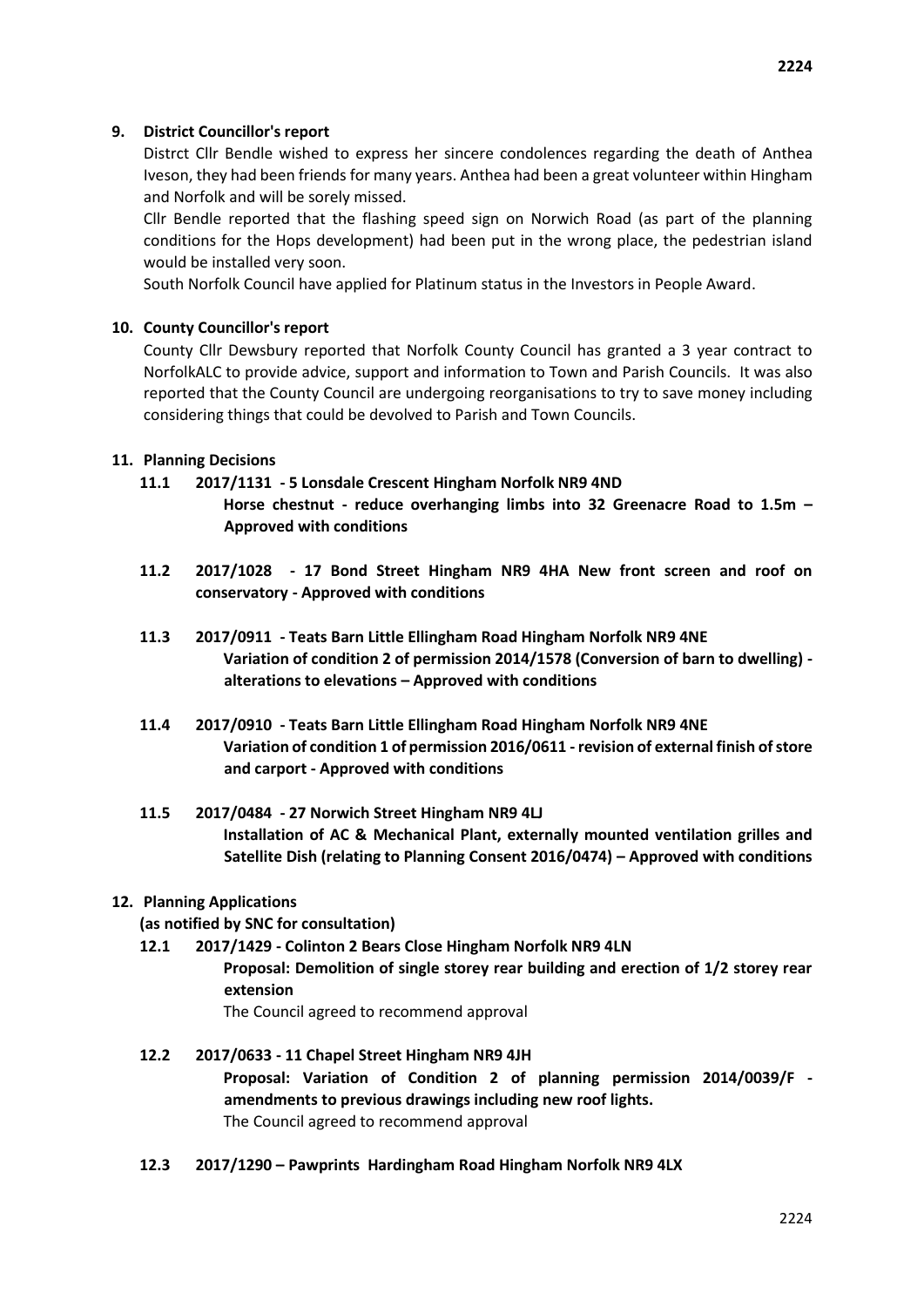**Proposal: Removal of existing large shed to be replaced with oak framed cart lodge with storage room above.** 

The Council agreed to recommend approval

# **12.4 2017/0996 - 4A Low Road Hingham Norfolk NR9 4NG**

#### **Proposal: Outline permission for one dwelling and garage**

The Council agreed to recommend that the application be refused as the proposed development is outside the development boundary.

*Applications for information, where Town Council is not consulted for comment* 

- *12.4 2017/1107 - Little Ash Cottage 7 Pitts Square Hingham Norfolk NR9 4LD - fell beech tree*
- *12.5 2017/1485 - 27 Norwich Street Hingham Norfolk NR9 4LJ -Discharge of Condition 3 (Materials) of 2016/0474 - Demolition of existing garage building (including the forecourt canopy) and construction of a new food convenience store (Use Class A1) with alterations to the car parking area*

#### **13 Licensing Application**

### **13.1 The White Hart, 3 Market Place, Hingham, Norfolk, NR9 4AF**

(Cllr Dore left the meeting for this item)

A letter of representation regarding the application was read out.

It was noted that the proprietors of the White Hart had presumably made the application to give greater scope to their business to try to make the pub a success.

It was agreed to submit representation regarding the application to vary the premises Licence:

to raise concerns regarding the impact that live music outdoors would have on the neighbouring residents as the entertainment would be likely to be taking place at a time where no one from South Norfolk Council would be available to take a complaint should a noise nuisance be caused, and to suggest that any live music outdoors be limited to acoustic music only:

and to raise concerns regarding the proposal for the 24 hour sale of alcohol to residents and their guests for consumption on and off the premises, in particular, consumption off the premises, as "guests of residents" could include large groups of people attending a private party therefore allowing them to consume alcohol outside of the premises at any time.

(*NB the application to vary the premises licence was later withdrawn)*

# **14 Having regard to the tree surveys 2015 and 2017 - To agree the next phase of tree work to be undertaken.**

It was agreed that a small working party should look at the trees and the outstanding work on the tree surveys of 2015 and 2017, then any applications required for tree works to be made the South Norfolk Council based on the findings of the working party. A schedule of works will be drawn up ready to be sent out to tender.

# **15 To consider the request from Nigel Ford (Milestone Society) for a donation toward the refurbishment of three milestones.**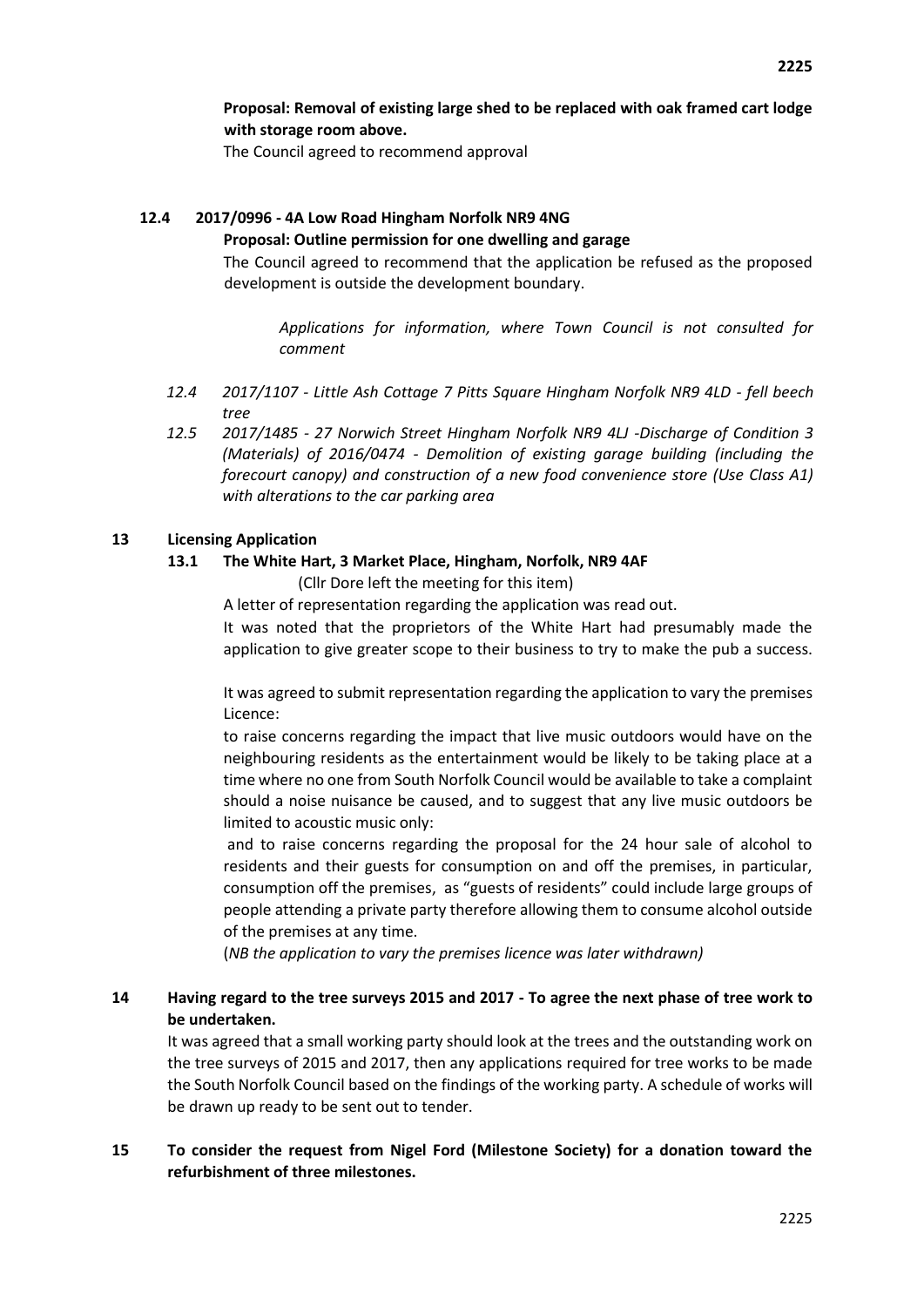It was agreed to make a £100 donation to the Milestone Society to help with the cost of the preservation of the Hingham Milestones.

# **16 To discuss the terms of lease and refurbishment proposals from South Norfolk Council for the Public Toilets.**

South Norfolk Council had offered the whole sum of refurbishment money and commuted sum if Hingham Town Council were willing to undertake the refurbishment project in it's entirety. It was agreed to request that South Norfolk Council undertake the tender process and oversee the refurbishment of the toilets. It was also agreed to agree to the terms of the 35 year lease as offered by South Norfolk Council.

### **17 To discuss the Skate Park RoSPA safety report and safety concerns raised by a member of the public.**

It was agreed to source a suitable company (or 3 if possible) to undertake a review of the skate park and provide quotations for a refurbishment. It was suggested that South Norfolk Council could provide contact details for such companies.

### **18 Proposal to arrange a public meeting to invite suggestions and discuss potential projects for the CIL money.**

It was agreed to organise a public meeting/open evening for the Tuesday 17th October 2017.

### **19 To discuss the proposed footpath on the Market Place – with reference to section 29 of the Commons Act 1876, together with section 12 of the Inclosure Act 1857.**

*'Under section 29 of the Commons Act 1876, together with section 12 of the Inclosure Act 1857, a person who: - encroaches on, or encloses a town or village green or a recreation ground allotted by an inclosure award, or erects anything on, disturbs or interferes with that green or ground otherwise than for its better enjoyment for its proper purpose may, on the information of any inhabitant of the parish in which the green is situated, be summarily convicted by the magistrates' court and fined at level 1 on the standard scale.* 

It was agreed that the proposed footpath on the south green of the Market Place was "for its better enjoyment for its proper purpose" (its proper purpose being recreation use), as it would provide a better access to the green in particular for those with pushchairs or wheelchairs. It was also agreed to use CIL money for the 50% of the cost of the project to be paid by Hingham Town Council.

# **20 Proposal to purchase pothole filler for repairs to the cemetery driveway.**

It was agreed to purchase a tub of pot hole filler.

# **21 Proposal to use the s106 funds to purchase a cycle rack (suggested location by the Fairland bus shelter).**

The Clerk explained that there is £906.20 of S106 money (to be spent by December 2017). The Clerk will check with South Norfolk Council as to the type of cycle racks allowed in the conservation area and will source some designs and prices for a future meeting.

# **22 A Reminder that there is no full Council meeting scheduled for August.**

### **FINANCE**

# **23 To discuss the draft reserves policy and finalise the policy for adoption by the council.**  The draft reserves policy was circulated to all councillors prior to the meeting, the policy was agreed and the Finance Committee was thanked for their work.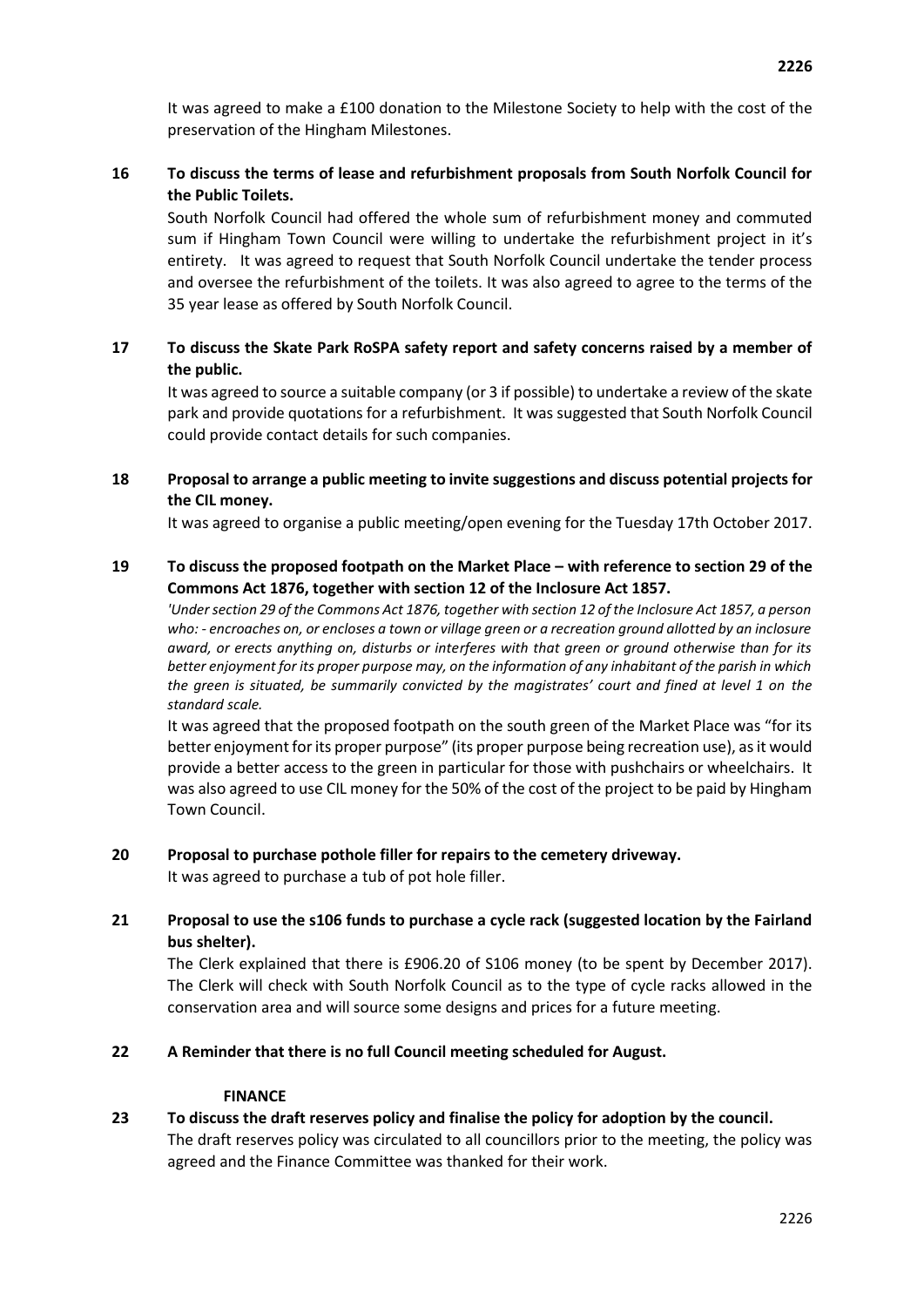#### **24 Proposal to pass the money held for the HPFA back them.**

It was agreed to pass the (£2222.62) S106 money held for the Hingham Playing Field Association to them to utilise on a suitable project.

# **25 To receive the draft minutes from the Finance Committee meeting on 20 June 2017 and the budget the monitoring document.**

The budget monitoring document and draft minutes from the Finance Committee meeting of 20 June 2017 were circulated prior to the meeting – (the minutes will be agreed at the next meeting of the Finance Committee).

**26 To agree the arrangements for the approval of accounts for payment for August 2017.**  It was agreed that the Clerk should email the accounts for payment for August to all councillors prior to the cheques being signed, and for these payments to be included for reference on the agenda (to be minuted) for the meeting on 05 September 2017.

| <b>TOTAL</b> | <b>PAYEE</b>                 | <b>DETAILS</b>                     |
|--------------|------------------------------|------------------------------------|
| £745.38      | <b>D RAMM</b>                | WAGES 4 WEEKS (726.18) PLUS        |
|              |                              | (12.65) PAINT                      |
|              |                              | (6.55) CLEANING PRODUCTS           |
| £672.63      | A DOE                        | <b>WAGES</b>                       |
| £582.25      | E-ON                         | <b>ENERGY JUNE 17</b>              |
| £9.21        | <b>ANGLIAN WATER</b>         | <b>ATTLEBOROUGH ROAD</b>           |
| £294.19      | <b>K AND M LIGHTING</b>      | <b>CONTRACT</b>                    |
| £150.00      | <b>LINCOLN SOCIAL CENTRE</b> | <b>HALL HIRE</b>                   |
| £336.45      | <b>HMRC</b>                  | <b>CONTRIBUTIONS</b>               |
| £79.80       | <b>PLAY SAFETY LIMITED</b>   | <b>ROSPA SKATE PARK INSPECTION</b> |
| <b>TOTAL</b> |                              |                                    |
| £2,869.91    |                              |                                    |

#### **27 Accounts for Payment**

**28 'Exclusion of the Press and Public under the Public Bodies (Admission to Meetings) Act 1960 to discuss the following matters:'** 

It was agreed to exclude the public from the meeting, prior to the discussion of items 29 and 30, the public were asked to leave the meeting.

**29 To consider any quotations received for improvement works to the Fairland stand pipe.**  One quotation was received from Dave C & C Services, it was agreed to accept this quotation for £195

#### **30 To consider any quotations received for the Town Council insurance policy.**

Quotations were received from Zurich and Aon, (details of the cover offered was forwarded to all councillors prior to the meeting) it was agreed to enter into a 3 year agreement with Zurich for the Town Council insurance (£1583.46 per year excluding insurance premium tax).

| The meeting ended at 9.45pm. |  |
|------------------------------|--|
|                              |  |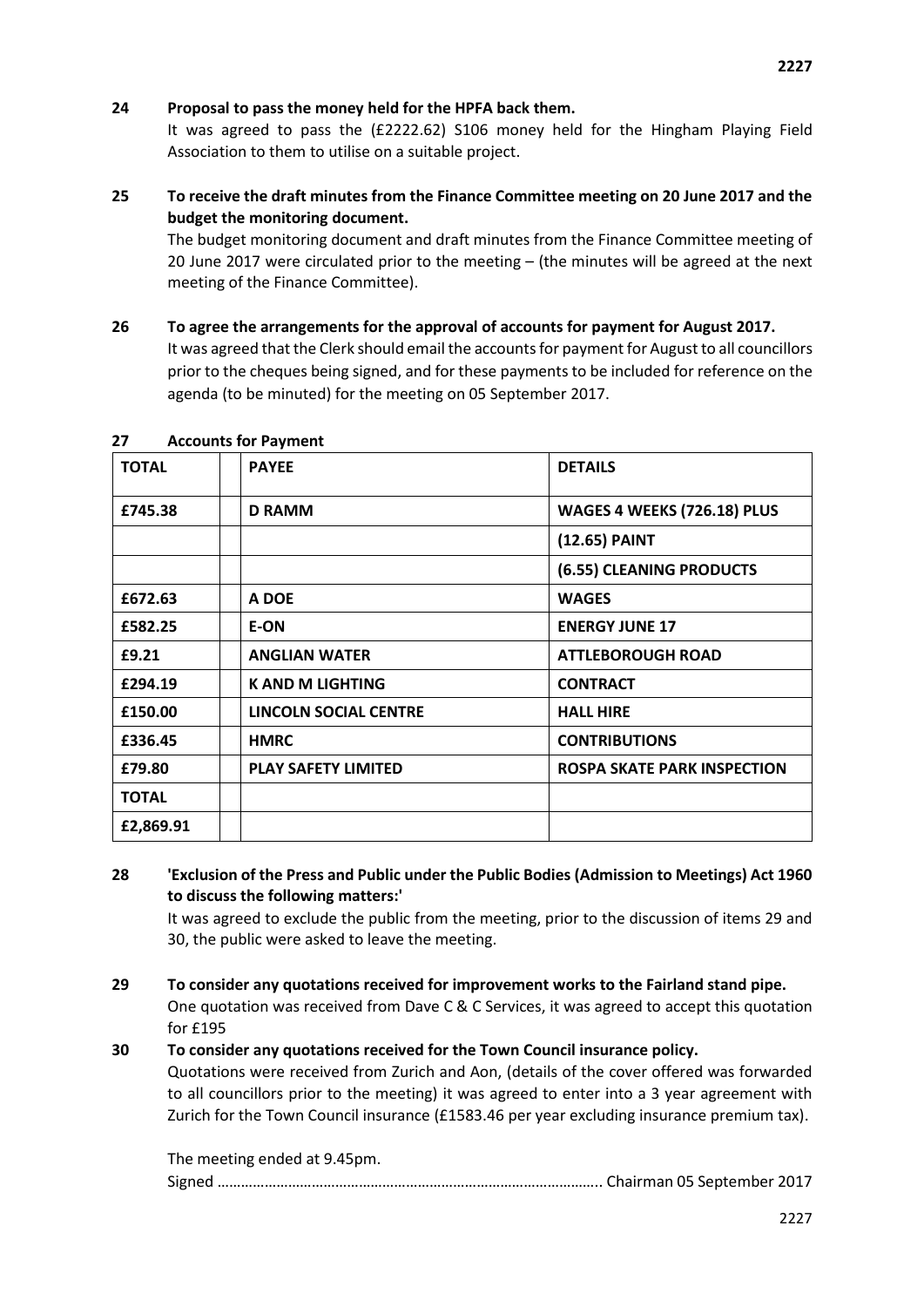|                 | <b>Appendix A</b><br><b>Clerks Report for 04 July 2017</b>                                                                                                                                                                                                                                                                                    |
|-----------------|-----------------------------------------------------------------------------------------------------------------------------------------------------------------------------------------------------------------------------------------------------------------------------------------------------------------------------------------------|
|                 | 2228                                                                                                                                                                                                                                                                                                                                          |
| Min:            | <b>Update</b>                                                                                                                                                                                                                                                                                                                                 |
|                 | Matters Arising From the minutes of the meeting on 06 June 2017                                                                                                                                                                                                                                                                               |
| 3               | Concerns regarding Soil and vegetation encroachment on Stone Lane footpath - passed to NCC                                                                                                                                                                                                                                                    |
| 6               | The Market in the Market Place on 10th June was well supported the Town Council had an information<br>stall and invited people to complete a brief questionnaire.                                                                                                                                                                             |
| 18 and 19       | The annual return form has been sent to the external auditors and notice of elector's rights is on<br>display. (the Notice and Annual Return form is available on the website)                                                                                                                                                                |
| 20 <sub>1</sub> | The form has been forwarded to E-on for the 3 year agreement on fixed price electricity                                                                                                                                                                                                                                                       |
| 22              | Thanks has been received from the youth Café for the support of the town council and the grant toward<br>their event.                                                                                                                                                                                                                         |
| 23              | The meeting of the finance committee took place on 20 June 2017                                                                                                                                                                                                                                                                               |
|                 | <b>Other Updates</b>                                                                                                                                                                                                                                                                                                                          |
|                 | New design of time sheet has been produced for the handyman to complete, an appraisal will be<br>arranged over the next few weeks.                                                                                                                                                                                                            |
|                 | The work to straighten the memorials in the cemetery has been undertaken - the stone crosses did not<br>adhere well with cement and are going to be re set with resin - Complete                                                                                                                                                              |
|                 | Details of the proposed footway on the south Market Place green was included in the report for the<br>Annual Town Meeting and comments have been invited via the parish magazine - details of further<br>consultation to be arranged. SNC planning department have been contacted and have advised that<br>planning permission is not needed. |
|                 | The clerk has contacted the relevant officer at SNC regarding setting up an Emergency Plan/Group for<br>Hingham, The Officer would be happy to come to a Town Council Meeting to give some further advice.<br>Date to be arranged                                                                                                             |
|                 | Refurbishment of Hingham Town sign - the sign has been removed and the works started                                                                                                                                                                                                                                                          |
|                 | A letter regarding the separate rate for the Tennis Club being drafted by the HPFA is awaited                                                                                                                                                                                                                                                 |
|                 | Relevant permissions are still awaited following the letter sent to Rev. Reed regarding all outstanding<br>actions for the Churchyard -<br>Outstanding actions -                                                                                                                                                                              |
|                 | 1.<br>Rebuilding of the outer Churchyard wall Church Street following RTA                                                                                                                                                                                                                                                                     |
|                 | 2.<br><b>Straightening of the leaning Memorial Stone</b><br>3.<br>Minor tree works to raise the canopies (SNC permission obtained)                                                                                                                                                                                                            |
|                 | Works to Holly Tree as proposed by Mr Strong (SNC permission required)<br>4.                                                                                                                                                                                                                                                                  |
|                 | <b>Removal of Yew Tree (SNC permission required)</b><br>5.                                                                                                                                                                                                                                                                                    |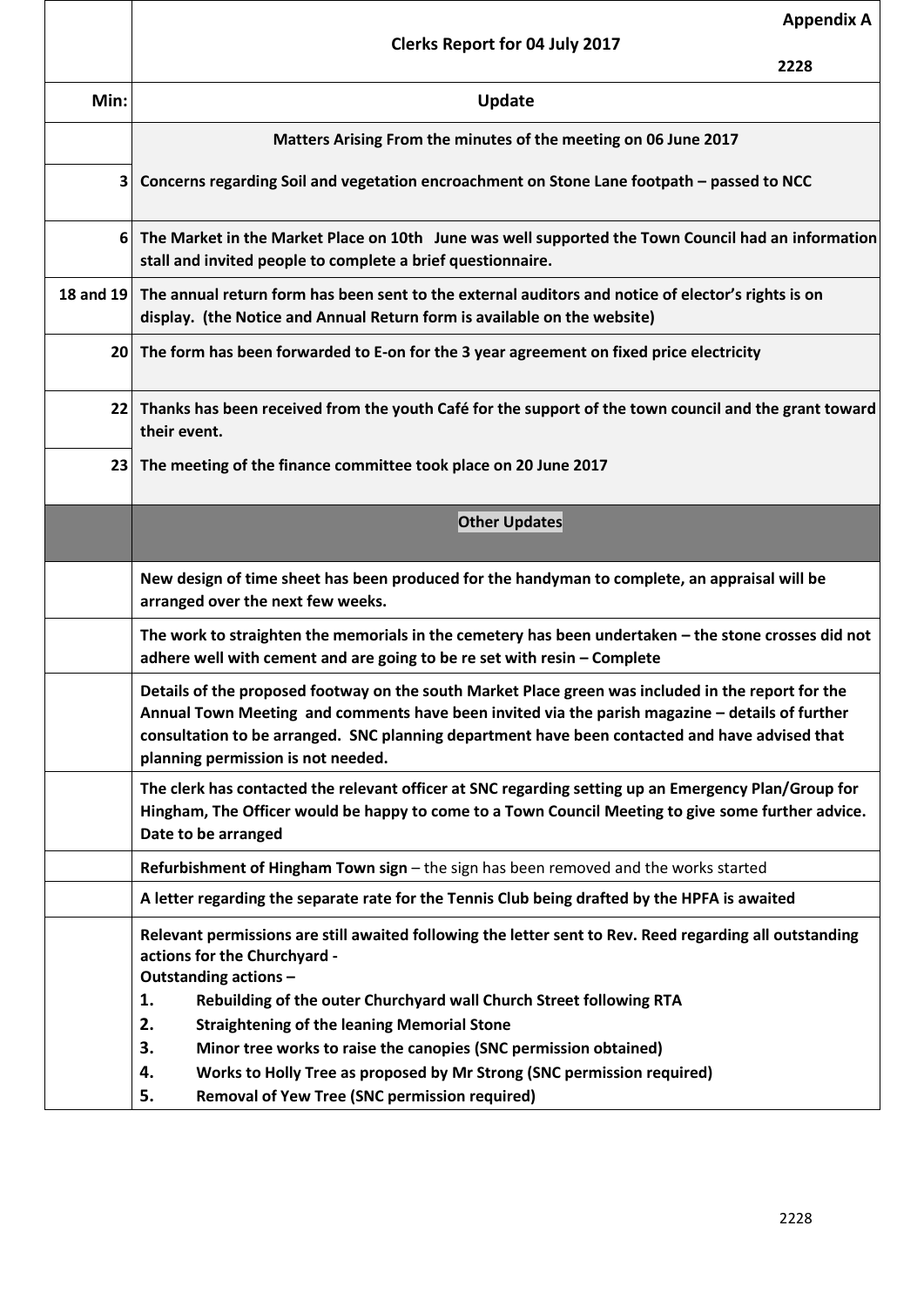| 6.<br>Reducing the Yew Trees along the driveway (SNC permission required)<br>Rebuilding the curved Churchyard wall at the Attleborough Road Entrance<br>7.<br>(quotations needed for 2,5,6 and 7)                                                                |
|------------------------------------------------------------------------------------------------------------------------------------------------------------------------------------------------------------------------------------------------------------------|
| The Clerk has asked the Co-op construction manager If the hoarding can be re-positioned $-$ a response<br>was received to say that the hoarding would be repositioned – but this has not yet been done. – This<br>had been chased but there has been no response |
| Provision of outdoor Gym equipment – The Clerk has received the quotations from South Norfolk<br>Council and is Liaising with Bonnie from the HPFA prior to ordering the equipment                                                                               |
| The Clock -requires further investigation as it keeps stopping after a few days of running                                                                                                                                                                       |
| The Street Lighting Contractor has been asked to visually inspect lighting stock and advise of any<br>defects found (even those previously reported) and to give the defects a risk indicator. - Report chased<br>and Awaited                                    |

### **OUTSTANDING ISSUES**

**Replacement oak trees on the Fairland – will be priced in summer for proposed planting in Autumn.** 

**Complaint to the bank /banking arrangements - no response to date** 

**Bank Account – a form needs to be signed by all signatories to link the accounts to telephone banking.** 

**No Parking Signs – for the small green on the Fairland – temporary signs have been placed on the 2 largest small greens and at the entrance to the green by the bowls club – the request not to park on the grass seems to be well observed.** 

**Lincoln Hall Driveway – laying of Tarmac Planings – the potholes leading to the Lincoln Hall have been filled – some nearer to the library remain** 

**Review/update of the Handyman's contract – to be completed.** 

**Commemorative Plaque for the Fairland Bus shelter – To be ordered.** 

**Request for a clear Bus Shelter – Norwich Road – By Hops development – to be looked at when the development is complete** 

**Neighbourhood Plan – Councillors need to read through the information (website links) previously provided to enable a decision to be made at a later date** 

**Leaning memorial stone in the Churchyard – Quotations to be sought** 

Report prepared on 03. 06 .17

Crime Figures – reported in April 2017 - On or Near….

Springfield Way - Shoplifting (1)

Drinkwater Close - Violence and sexual offences (1) Vehicle Crime (1)

Ironside Way - Public order  $(1)$  - Other theft  $(1)$ 

Lincoln Avenue – Anti-social behaviour (2) Violence and sexual offences (2)

https://www.police.uk/norfolk/D12/crime/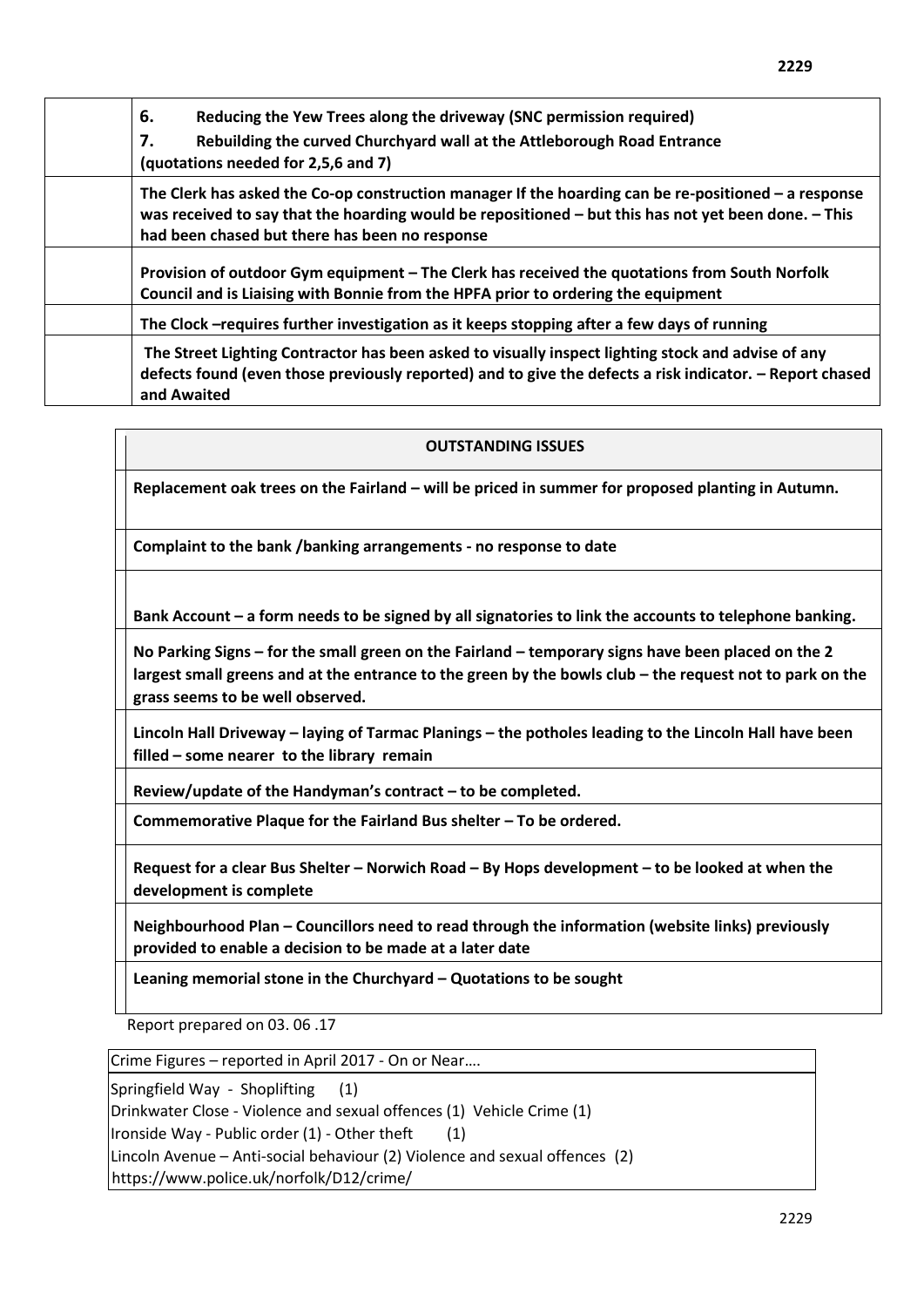#### **HINGHAM TOWN COUNCIL**

### **DRAFT** *MINUTES OF THE HINGHAM TOWN COUNCIL FINANCE COMMITTEE MEETING HELD ON TUESDAY 20 June 2017.* **(to be agreed at the next meeting of the Finance Committee)**

*PRESENT Mr Eldridge (Chairman) Mrs Dore Mrs Riley Mrs Chan Mr Bendle Clerk – Mrs Doe*

#### *No members of the public were present*

- *1. Apologies for absence – None*
- *2. Declarations of interests with regard to items on the agenda and to consider requests for dispensations – None*
- *3. Public participation.*

*No members of the public were present. (n.b the cashbook and budget monitoring spreadsheets were made available for public inspection).*

- *4. Accuracy of the Minutes of the Finance Committee meeting of 21 February 2017. The Minutes were agreed as correct and signed by the Chairman.*
- *5. Matters Arising from the minutes of the meeting of 21 February 2017. There were no matters arising from the Minutes of 21 February 2017.*

#### *6. To discuss the draft Town Council Reserves Policy.*

*A copy of the wording for the draft Reserve Policy was circulated prior to the meeting and was agreed by the committee. Reserve figures were apportioned to items on the policy at the meeting. The total amount to be apportioned was derived from the total balance on 31 March 2017, minus Capital Fund, CIL money, money held for the HPFA, events fund, donation from Konect bus for the Fairland bus Shelter –*

| Balance 31 March 2017                | £122,806.94       |                                 |
|--------------------------------------|-------------------|---------------------------------|
| "Protected" money                    |                   |                                 |
| Capital Fund                         |                   | £12,150.17 balance Mar 31 2017  |
| <b>CIL</b>                           |                   | £16,229.46 Up to Oct 16         |
| Funds held for HPFA from S106        | £2,222.62         |                                 |
| Events fund                          | £2,082.31 To date |                                 |
| Donation from Konnect for bus shelte |                   | £300.00 to be used for a plaque |
|                                      |                   |                                 |
|                                      |                   |                                 |
|                                      |                   |                                 |
|                                      |                   |                                 |
| Total                                | £32,984.56        |                                 |
|                                      |                   |                                 |
|                                      | £89,822.38        |                                 |

*£8000 (from the capital fund, which was previously allocated to the new Fairland Bus shelter but was unspent) was then added to the total – making £98,000 (rounded).*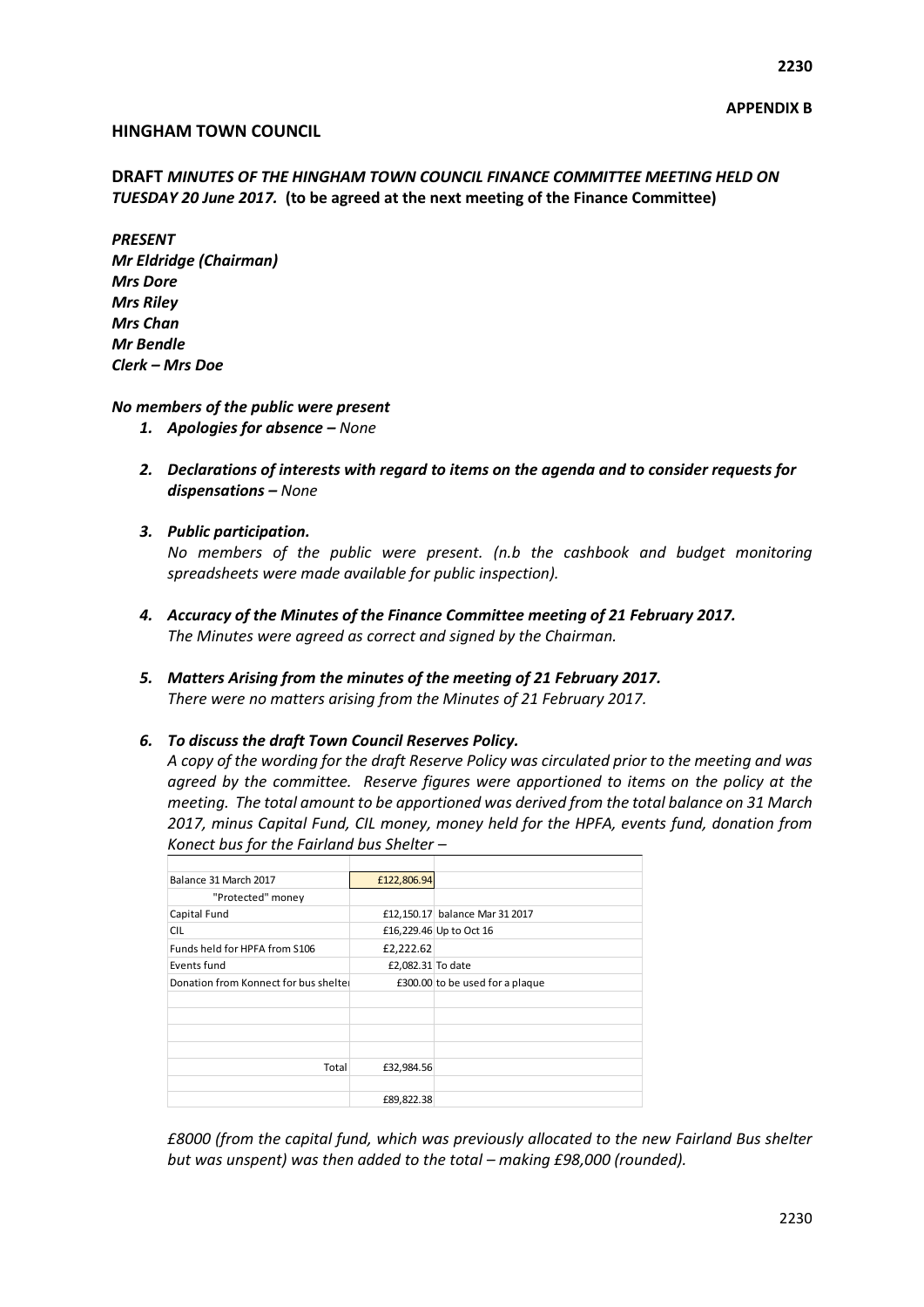*£ 13,750 (one quarter of the 2017/18 precept) was allocated under general (operational) reserves, the remainder was apportioned with regard to previous years underspends on some items (e,g street lighting) and likely future (additional unbudgeted) repair/replace/maintenance costs (taking into account previous overspends, e.g tree work). The draft reserves policy will be taken to the next full Council Meeting for discussion/agreement.*

# *7. To discuss and agree the requirements for insurance in order to obtain quotations.*

*Quotation Forms from Aon and Zurich were discussed and completed, (Aviva had not responded to a request to provide a quotation form), it was agreed to include public liability figure of £10,000,000, to retain a figure of £165,000 for street furniture, and to send the same information to both companies and a copy of the asset register to ensure that quotes made on the same basis. The same information will be provided to WPS the current insurance brokers to request a quotation, ensuring that items on the current policy now not required are not quoted for (i.e. glass, scanner, hard drive, radar gun) –request is to be made for quotations to be received by 03 July 2017 to take to the full council meeting on 04 July 2017.*

# *8. To monitor the budget.*

*The budget monitoring document (see Appendix A) was forwarded prior to the meeting. The Clerk confirmed that the Clerks allowance was a one off annual payment, the amount (slightly higher than was budgeted for) is the maximum allowance (£18 per month) as prescribed by HMRC for home working. No other concerns were raised.*

# *9. To undertake the internal financial check.*

*(Cllr Riley had to leave the meeting). A random sample of transactions were cross referenced – between the cashbook, paying in book, cheque book, minutes, receipt book and invoices. No errors were found.*

*The meeting ended at 9.45pm*